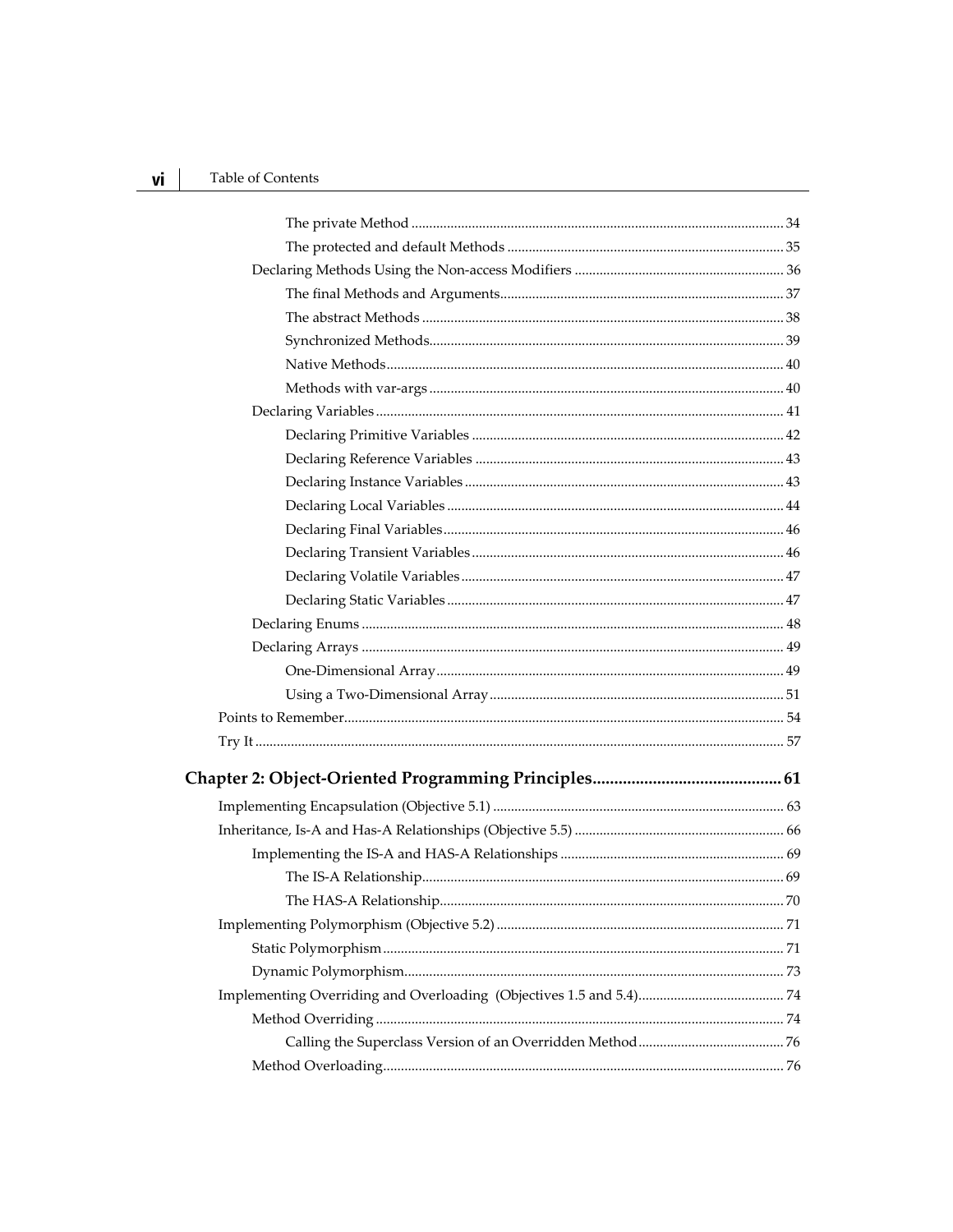| <b>Table of Contents</b>                                              | vii |
|-----------------------------------------------------------------------|-----|
|                                                                       |     |
|                                                                       |     |
|                                                                       |     |
|                                                                       |     |
|                                                                       |     |
|                                                                       |     |
| Declaring Return Types of Overridden Methods and Covariant Returns 87 |     |
|                                                                       |     |
|                                                                       |     |
|                                                                       |     |
|                                                                       |     |
|                                                                       |     |
|                                                                       |     |
|                                                                       |     |
|                                                                       |     |
|                                                                       |     |
|                                                                       |     |
|                                                                       |     |
|                                                                       |     |
|                                                                       |     |
|                                                                       |     |
|                                                                       |     |
|                                                                       |     |
|                                                                       |     |
|                                                                       |     |
|                                                                       |     |
|                                                                       |     |
|                                                                       |     |
|                                                                       |     |
|                                                                       |     |
|                                                                       |     |
|                                                                       |     |
|                                                                       |     |
|                                                                       |     |
|                                                                       |     |
|                                                                       |     |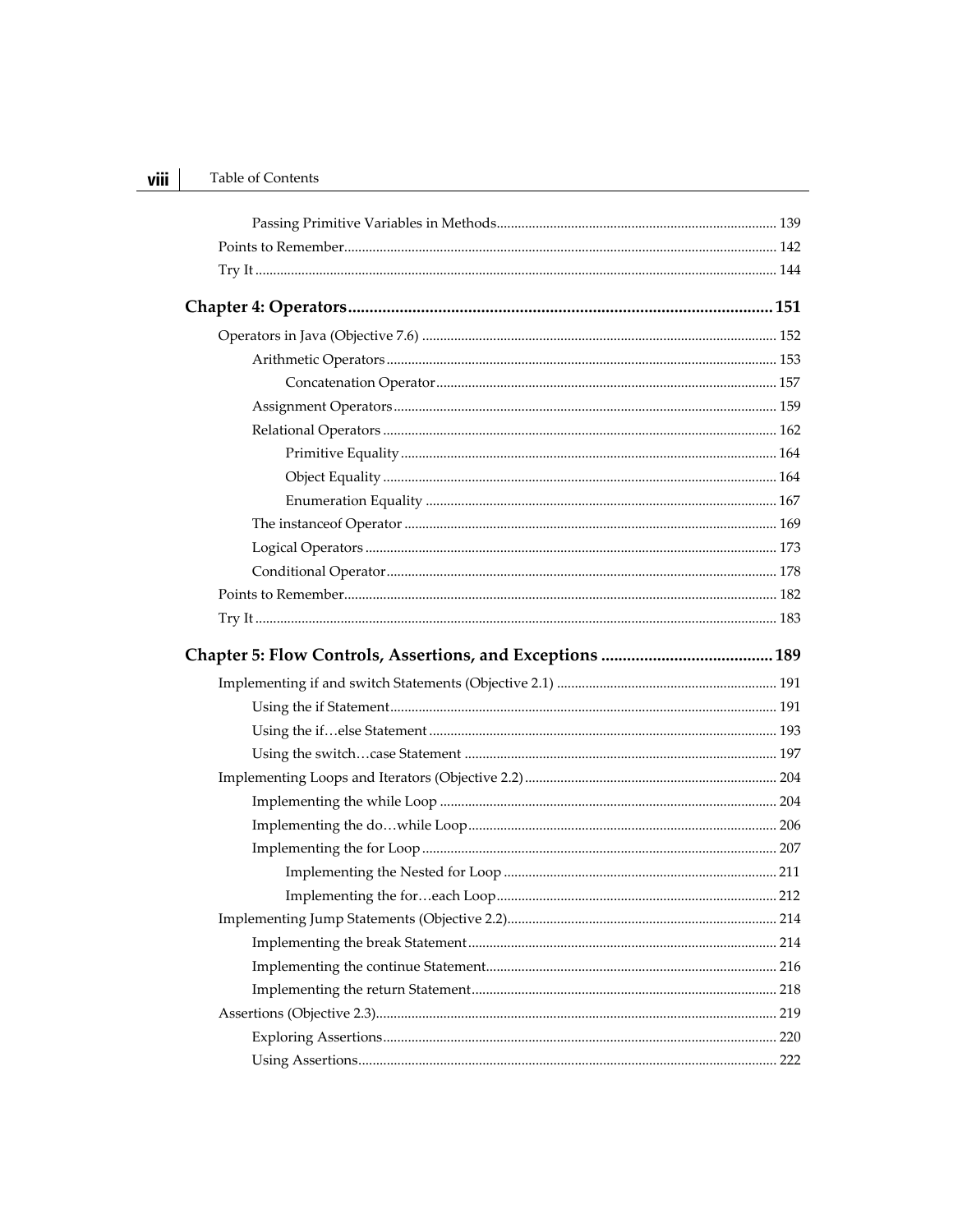| Table of Contents | iх |
|-------------------|----|
|                   |    |
|                   |    |
|                   |    |
|                   |    |
|                   |    |
|                   |    |
|                   |    |
|                   |    |
|                   |    |
|                   |    |
|                   |    |
|                   |    |
|                   |    |
|                   |    |
|                   |    |
|                   |    |
|                   |    |
|                   |    |
|                   |    |
|                   |    |
|                   |    |
|                   |    |
|                   |    |
|                   |    |
|                   |    |
|                   |    |
|                   |    |
|                   |    |
|                   |    |
|                   |    |
|                   |    |
|                   |    |
|                   |    |
|                   |    |
|                   |    |
|                   |    |
|                   |    |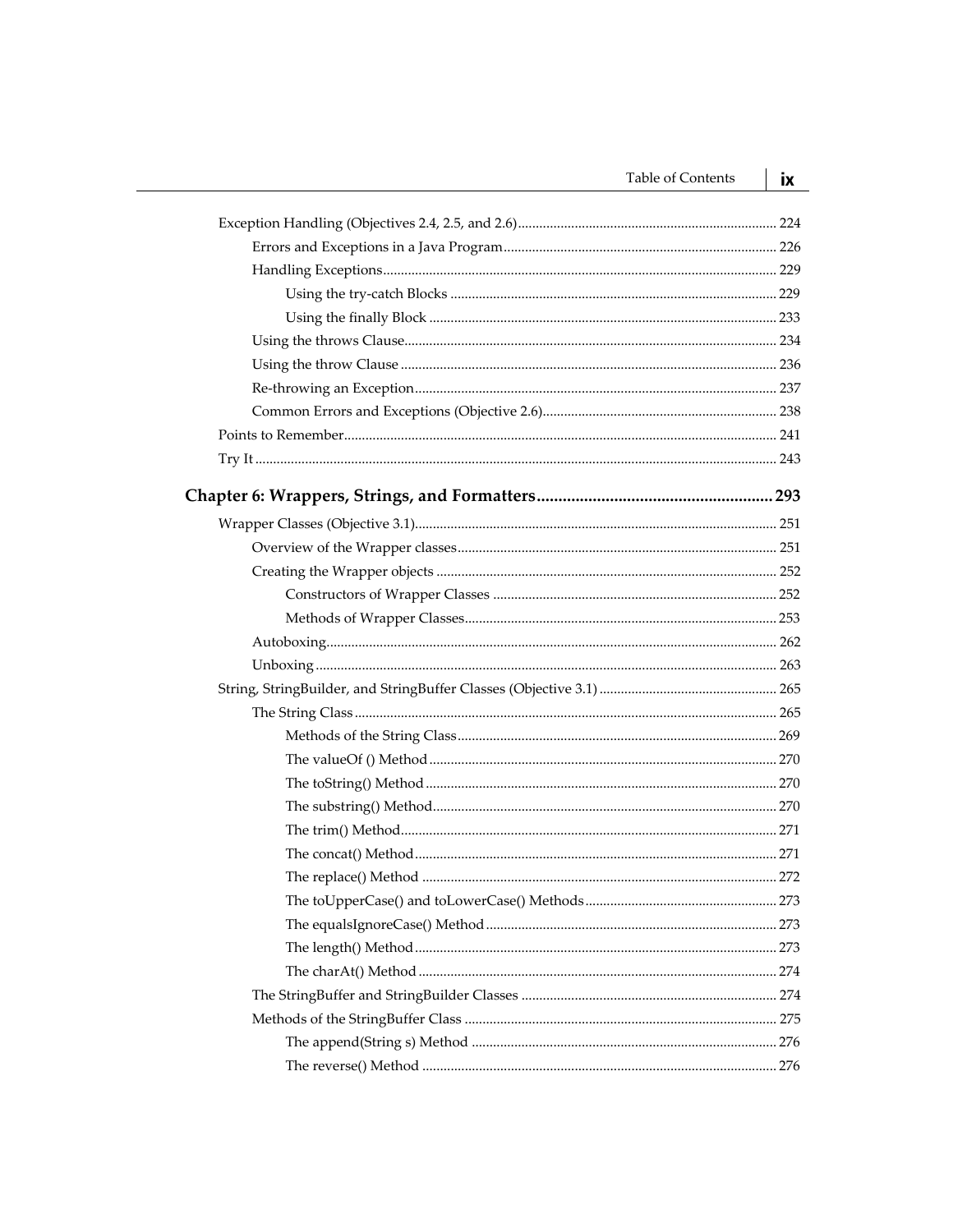## Table of Contents

| Difference Between the String, StringBuilder and StringBuffer Classes 278 |     |
|---------------------------------------------------------------------------|-----|
|                                                                           |     |
|                                                                           |     |
|                                                                           |     |
|                                                                           |     |
|                                                                           |     |
|                                                                           |     |
|                                                                           |     |
|                                                                           |     |
|                                                                           |     |
|                                                                           |     |
|                                                                           |     |
|                                                                           |     |
|                                                                           |     |
|                                                                           |     |
|                                                                           |     |
|                                                                           |     |
|                                                                           |     |
|                                                                           |     |
|                                                                           |     |
|                                                                           |     |
|                                                                           |     |
|                                                                           |     |
|                                                                           |     |
|                                                                           | 329 |
|                                                                           |     |
|                                                                           |     |
|                                                                           |     |
|                                                                           |     |
|                                                                           |     |
|                                                                           |     |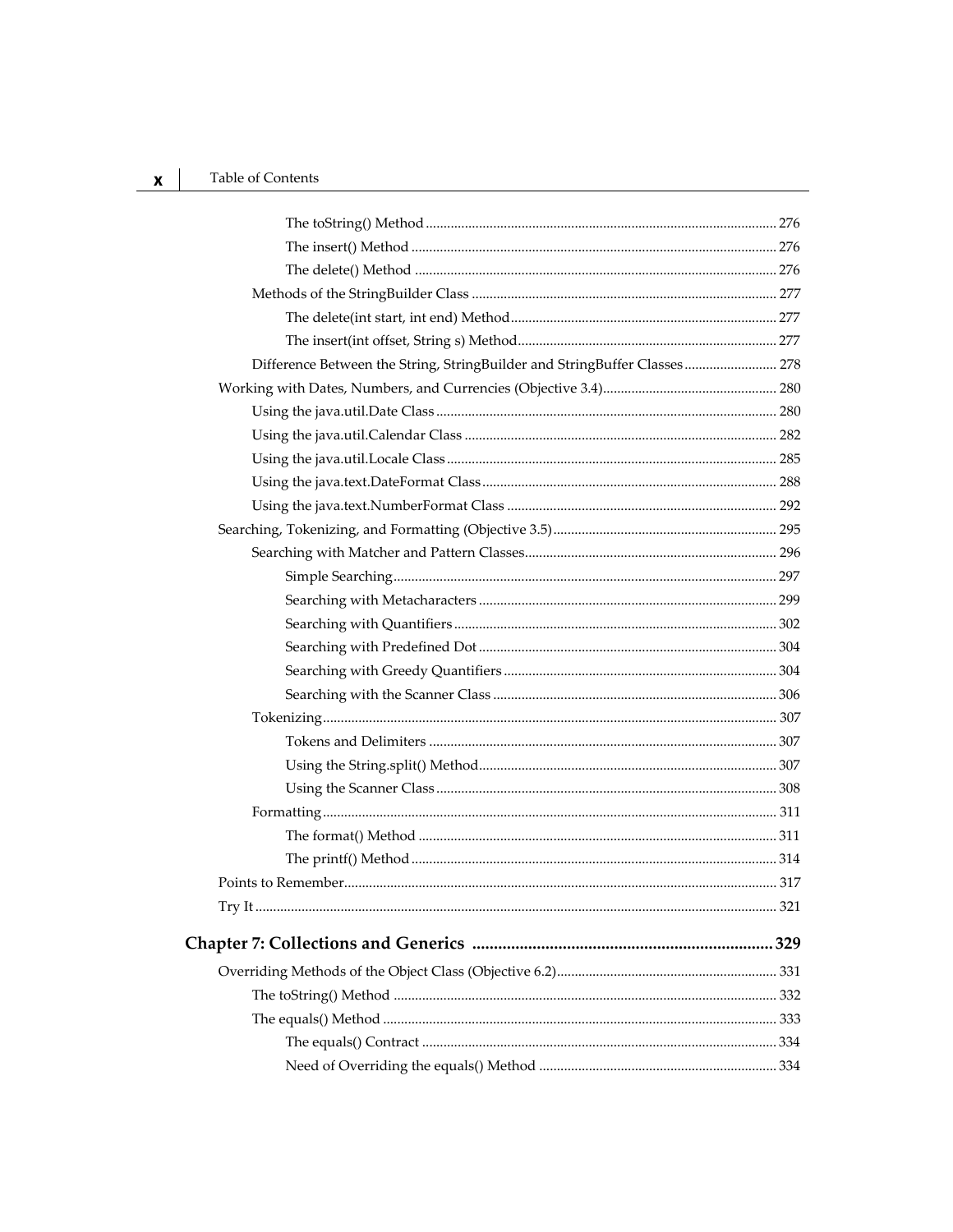| <b>Table of Contents</b> | ХĪ  |
|--------------------------|-----|
|                          |     |
|                          |     |
|                          |     |
|                          |     |
|                          |     |
|                          |     |
|                          |     |
|                          |     |
|                          |     |
|                          |     |
|                          |     |
|                          |     |
|                          |     |
|                          |     |
|                          |     |
|                          |     |
|                          |     |
|                          |     |
|                          |     |
|                          |     |
|                          |     |
|                          |     |
|                          |     |
|                          |     |
|                          |     |
|                          |     |
|                          |     |
|                          | 370 |
|                          |     |
|                          |     |
|                          |     |
|                          |     |
|                          |     |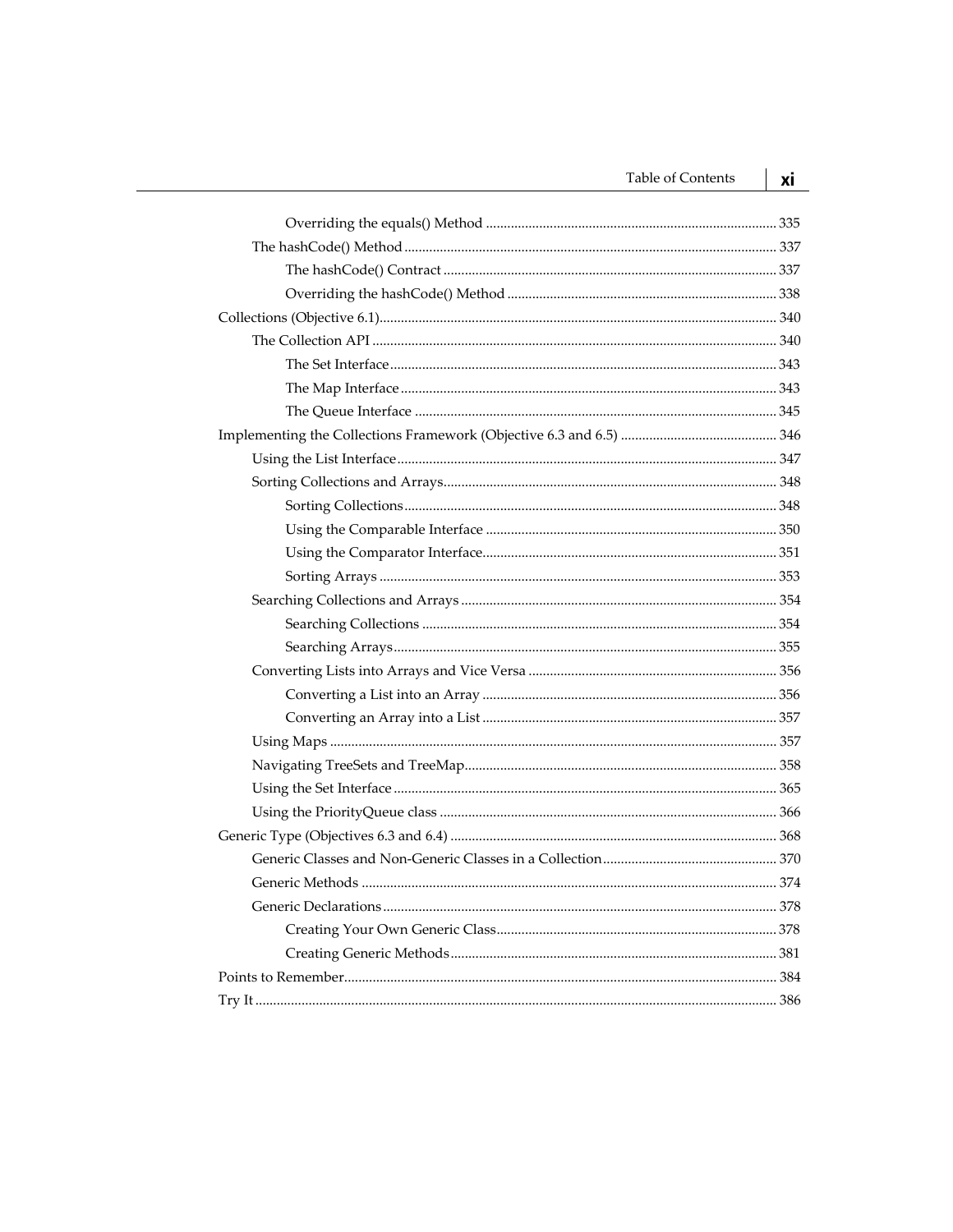| Navigating File Systems and Performing I/O Operations (Objective 3.2) 396 |  |
|---------------------------------------------------------------------------|--|
|                                                                           |  |
|                                                                           |  |
|                                                                           |  |
|                                                                           |  |
|                                                                           |  |
|                                                                           |  |
|                                                                           |  |
|                                                                           |  |
|                                                                           |  |
|                                                                           |  |
|                                                                           |  |
|                                                                           |  |
|                                                                           |  |
|                                                                           |  |
|                                                                           |  |
|                                                                           |  |
|                                                                           |  |
|                                                                           |  |
|                                                                           |  |
|                                                                           |  |
|                                                                           |  |
|                                                                           |  |
|                                                                           |  |
|                                                                           |  |
|                                                                           |  |
|                                                                           |  |
|                                                                           |  |
|                                                                           |  |
|                                                                           |  |
|                                                                           |  |
|                                                                           |  |
|                                                                           |  |
|                                                                           |  |
|                                                                           |  |